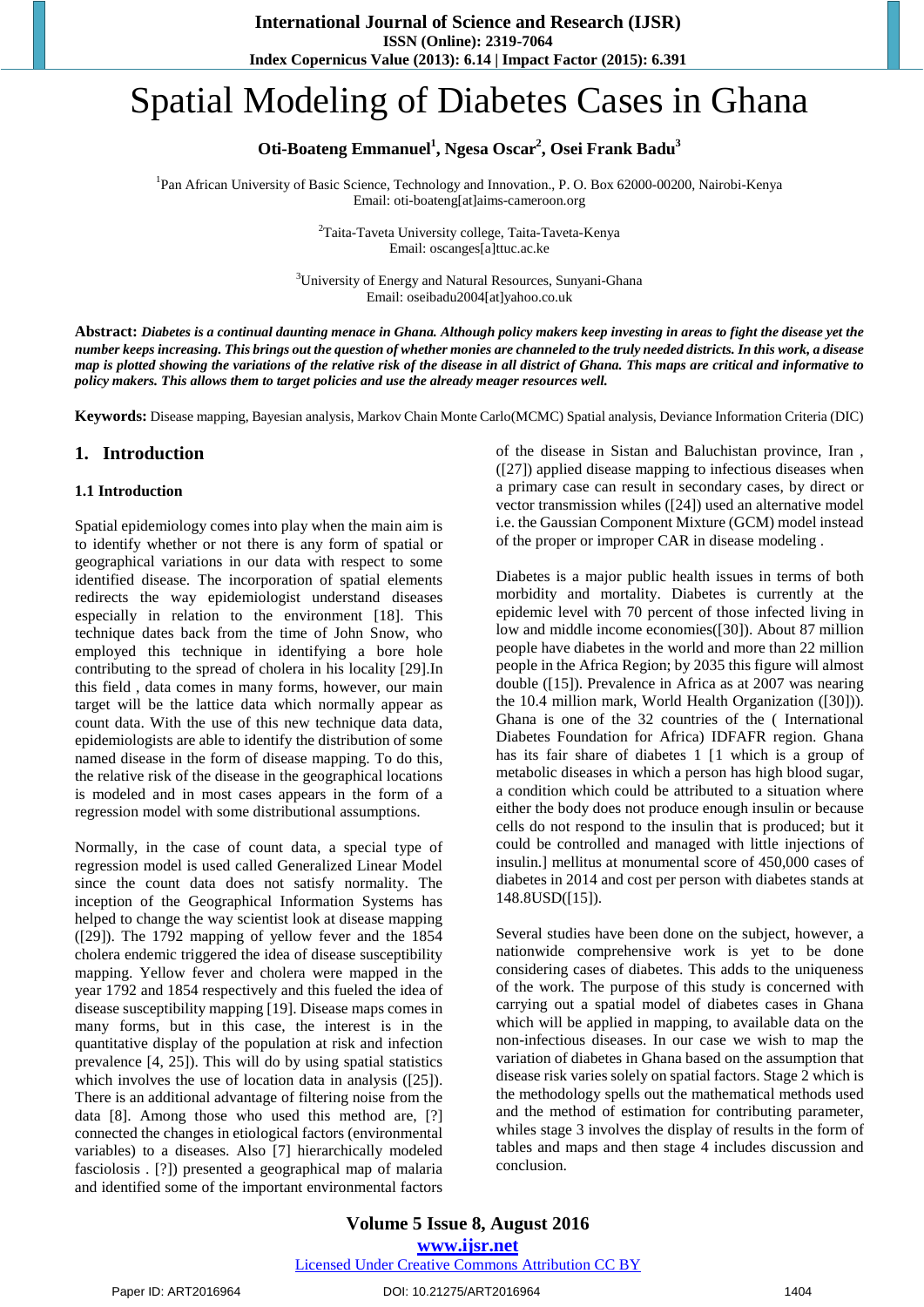# **2. Methodology**

Count data for validation of our model was retrieved from Ghana Health Service. Data is collected and collated by the district in each region by the District Health Directorates . The corresponding population counts were also retrieved from the Ghana Statistical Service, whose activities are clearly spelt out and defined at the policy level. There was no problem with data in terms missing data or unavailability.

From these collated data, we represent our counts data as vector,  $Y = (y_1, y_2, \dots, N)$ . The formula for the expected rate was similar to the one adopted by ([3]), where  $n_i$  is the given population of district  $i$ . The expected rate was said to represent the population effect for the district in question. Then, Poisson model can be used to represent the count suppose that we want to measure the variation of the disease in Ghana with the aim of identifying the districts with the highest and lowest risk.

Assuming that each individual case is reported, then we present, where  $n_i$  is the given population of district  $i$ . The expected rate was said to represent the population effect for the district in question. Then, Poisson model can be used to represent the count suppose that we want to measure the variation of the disease in Ghana with the aim of identifying the districts with the highest and lowest risk. Assuming that each individual case is reported, then we present

$$
P(Y = y_i) = \frac{\mu_i e^{-\mu_i}}{y_1},
$$
 (1)

where  $y_i$  can take values from zero and above, and  $\mu_i = \theta_i e_i$ . In this case,  $\mu_i$  is the parameter for the Poisson distribution representing the average count per interval and

$$
\theta_i = \alpha_0 + \beta \mathbf{X}' + u_i + v_i, \qquad (2)
$$

is the relative risk which is expressed in terms of the covariates and the special effects. In our case, we omit the covariates for the assumption that, the relative ,  $\theta_i$ , only varies spatially for all units and these variations are peculiar to each district. It is just okay, if we represent  $u_i$  and  $v_i$ to be correlated and uncorrelated spatial effects respectively.

Here  $,d_i$  and  $N_i$  represent the number of neighboring districts respectively  $k_i, \sigma_i^2$  are unknown and they will have to be determined by choosing appropriate hyper parameters when using Bayesian method. Interestingly, Bayesian method originates from Bayes theorem which is more of a conditional probability where the conditional probability of  $\vec{A}$  given  $\vec{B}$  is the the conditional probability of  $\hat{B}$  given A scaled to one by the conditional probability of  $\overline{A}$  compared to  $\overline{B}$  [17].

The advantage this method of estimation brings to board is the information it tells us about the the unknown parameter unlike the frequentist. For example, the P-value and confidence interval does not measure what is known about the parameters [7, 12, 17]. With Bayesian inference, we are able to take advantage of the prior i.e. what we know about the parameter when we have no data,  $\pi(\beta)$ .

To achieve these, the unknown parameters are assigned non-informative prior to depict the minimal information we have about them. We adopt the Gamma distribution to model precision parameters (inverse of variance parameters) with known hyper parameters  $\alpha_i$  and  $\delta_i$ 

with expectation *i i* δ  $\frac{\alpha_i}{s}$  and variance  $\frac{\alpha_i}{s^2}$ *i i*  $\frac{\alpha_i}{\delta^2}$ . The likelihood

then comes in which involves how likely the data *Y* are given the parameter in question, we denote this by  $f(Y | \beta)$ . So our posterior, according to Rev. Bayes, is proportional to the product of the prior and the likelihood; written as;  $p(\beta | Y) \propto \pi(\beta) f(Y | \beta)$ . In our cases, we employ the very know Besag York and Mollie Model for the computation of the prior of the spatial effects. With the fact that, one of the spatial effects always dominating the other, [2] assumed that  $u$  and  $v$  were independent with the following priors as used in ([20]): They are;

$$
p(u_i | u_{-i}) : N\left(\frac{\sum_{j \in N(i)} u_j}{d_i}, d_i^{-1} k_i\right), \tag{3}
$$

whiles,

$$
v_i : N\left(0, \sigma_i^2\right) \tag{4}
$$

Going by the above, we can compute the posterior of the unknowns,  $u_i, v_i$  as,

$$
= p(u_i | Y) \propto \pi(u_i) f(Y | u_i)
$$
 (5)

$$
= exp\left\{-\frac{1}{2\sigma}\sum_{i=1}^{n}(\theta_{i}-\psi_{i})\right\}exp\left\{-\frac{1}{2}\sum_{i}\sum_{j\in N(j)}(u_{i}-u_{j})^{2}\right\}
$$
(6)

That of  $v_i$  can be written as;

$$
\propto \exp\left\{-\frac{1}{2\sigma}\sum_{i=1}^{n}(\theta_{i}-\psi_{i})^{2}\right\}.\exp\left\{-\frac{1}{2\sigma_{i}}\sum_{i=1}^{n}v_{i}^{2}\right\}.\quad(7)
$$

# **Volume 5 Issue 8, August 2016**

**www.ijsr.net**

# [Licensed Under Creative Commons Attribution CC BY](http://creativecommons.org/licenses/by/4.0/)

#### Paper ID: ART2016964 DOI: 10.21275/ART2016964 1405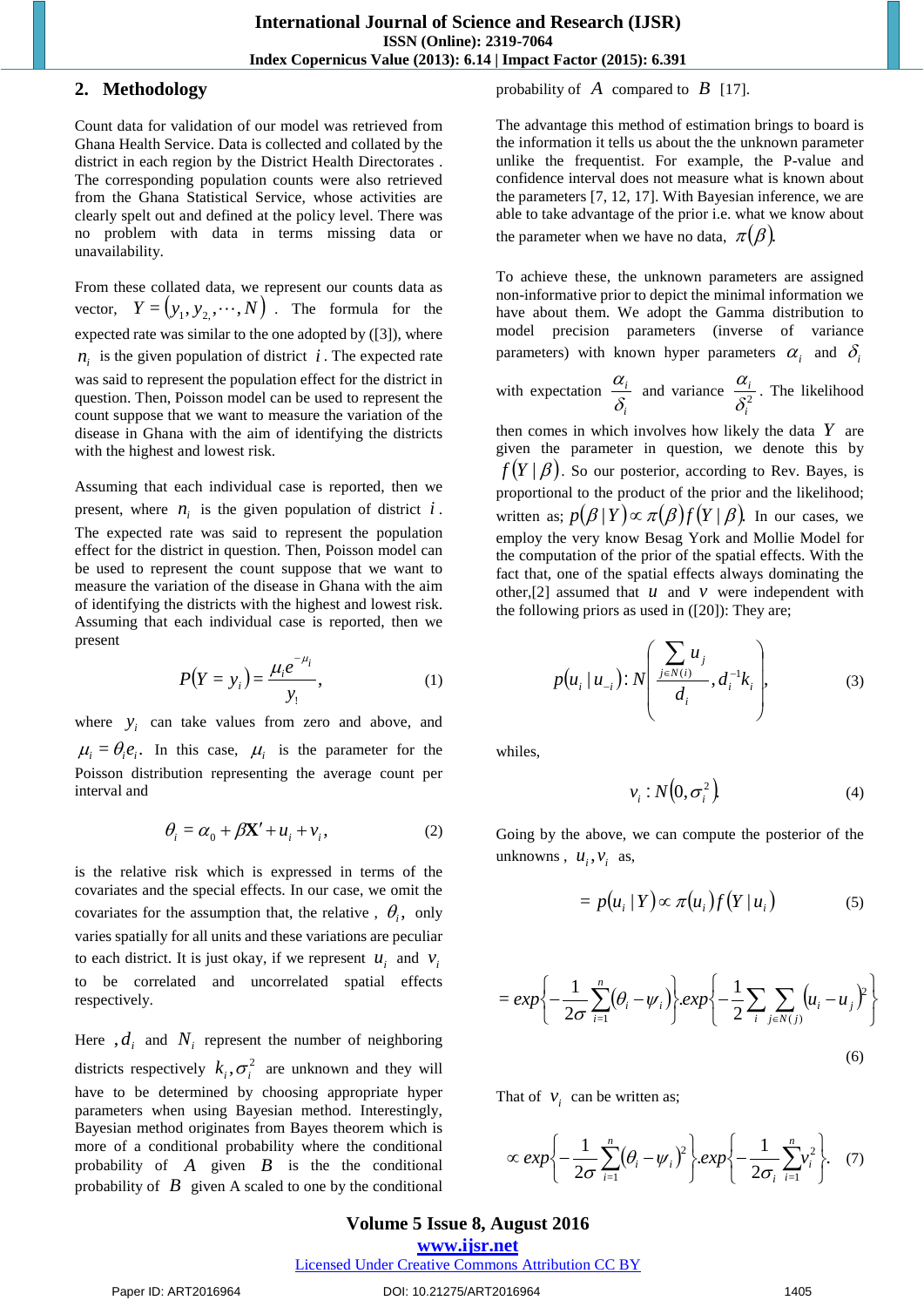The Posterior for the offset,  $\alpha_0$ ,

$$
p(\alpha_0 | \mathbf{Y}) \propto p(\mathbf{Y} | \alpha_0, \sigma^2) p(\beta | \sigma^2) p(\sigma^2)
$$
 (8)

The posterior for  $\sigma^2$  is,

$$
p(\tau | \hat{\mathbf{a}}) = \omega(\tau | \alpha, \delta) \omega(\tau), \tag{9}
$$

$$
\propto (\tau)^{-(\alpha+1)} exp\biggl(-\frac{\delta}{\tau}\biggr), \tag{10}
$$

where  $\alpha$  and  $\delta$  are hyper parameters of the gamma distribution represented by å.

WinBugs 1.4 was used in the computation of the results and analysis ([28]). Winbugs is a statistical program specialized in Bayesian analysis. This time it employs techniques in Markov Chain Monte Carlo (MCMC). MCMC is one of the suitable methods recommended when computation is complex and involves method such as Gibbs sampling and Metropolis-Hastings algorithm ([26]. Bayesian presents many advantages over the frequentists in the sense that confounding problems are always corrected by the data inclusion.

Model estimation was carried out using a Bayesian approach. To be precise, a non informative normal prior was assigned to the offset parameter,  $\alpha_0$  whiles the variance parameters are assigned inverse gamma distributions. The assumption that covariates are not available was considered. WinBugs version 1.4 was used in the implementation ([26]) phase. A single chain of Markov Chain Monte Carlo (MCMC) iterations of 50,000 was run with a burn in period of 10,000 with every tenth sample value retained for analysis. Every tenth sample value considered for arriving at the convergence of the estimates from the remaining 10,000 samples. The decision on convergence was arrived at based on the behavior of our trace plots (as shown in Figure(2)) and autocorrelation plots of the MCMC output ([12]).

# **3. Data and Results**

Annual diabetes cases in Ghana varies across the entire country with most cases occurring in the regional capital and the lowest occurring in the northern part of Ghana especially with newly created districts.falls within the brackets of one (1) to 29,474 with the former being one of the newly created districts; North Tongu in the Volta Region and the later being Tema-Kpone-Akatanmanso district in the Greater Accra region.With maps of this nature, we are able to understand more, the state of diabetes in all the districts of Ghana which will enhance equitable distribution of resources. In this write-up, emphasis were laid on the spatial variations present in the disease rather than covariates. In the case of the correlated spatial effects,

 $u_i$ , we had the values falling in the domain of

 $(-1.5,1.5)$ , but the (95%) credible interval has most of its values as positive signifying a positive relationship between the relative risk and that parameter. In the case of the upper credible interval for the relative risk map, all components of plotted quantity are the same.

In the case of the uncorrelated spatial effect, we had all the values falling within the interval of  $(-0.02669, 2.965)$ with most of the 95% credible interval falling within positive, signifying a positive correlation between the the relative risk and the parameter. The case of the offset however was the opposite with negative values in the mean, and the credible intervals telling us of the negative correlation between it and the relative risk.

In Figure (1), it is easily seen that, majority of the districts are at a higher risk with most of them conspicuously present in the southern sector with Bosomtwe (Ashanti Region) standing as the highest followed by Agona East (Central Region) and then Ejuara-Sekyeredumase (Ashanti Region). On the other hand Upper Manya Krobo, Ga East and Savelugu-Nanton are among the lowest risk districts. From Table (0), it can be deduced that  $v_i$  is more influential than  $u_i$  as it contributes more to the determination of the

relative risk. The bigger the value of  $v_i$  the more the relative risk in the district and vice versa.

# **4. Discussion**

In this write-up, we show the disease variation with respect to every district by way of a disease map. The relative risk is clearly captured based on the assumption that, it varies spatially which was modeled using the known Conditional Autoregressive (CAR) model proposed by ([2]).

WinBugs software was used in the implementation phase where the offset parameters and hyper parameters were assigned non-informatic priors.

The model showed spatial variation for diabetes for all districts in the way of a smooth map and this is an efficient tool for advising policy makers when tackling the disease in the country. Bosomtwe (Ashanti Region) standing as the highest followed by (Central Region) and then (Ashanti Region).

Based on data acquired, those in Bosomtwe (Ashanti), Agona East (Central ) and Ejura-Sekyedumase (Ashanti) are at the highest risk of the disease. These results make sense when subjected to the work done by ([5]) who identifies the Central, Brong Ahafo and the Ashanti Regions of Ghana as some of the regions with high cases of the disease. The paper i.e. ([5]), stated that the average risk of these regions are higher than that of the world.

[5, 9] in their works confirmed the unrelenting increase of diabetes in Ghana with [5, 14] connecting the excessive consumption of carbohydrates to the increase in diabetes. These findings make a lot of sense as fufu (from cassava), banku (Maize), yam, rice, etc. form the basis for almost all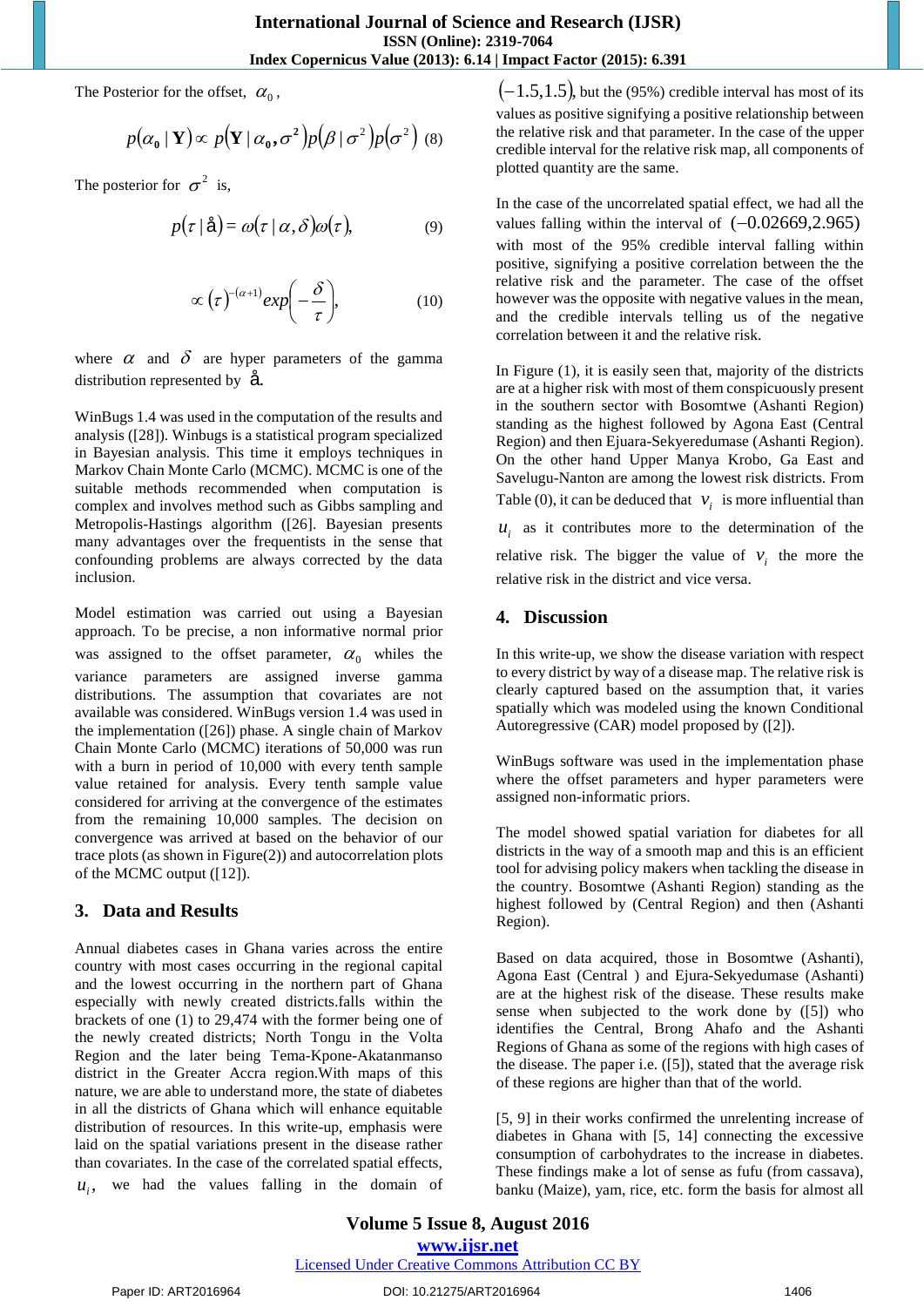foods in the regions [22]. Also, one of the reasons for the high risk could be as a result of urbanization which is in line with the findings of ([1]), where urbanization was accompanied with increase in income and subsequently increase in car ownership and consumption of fatty foods. One of the reasons contributing to the upward surge in the population is the absence of leisure activities as stated by  $([5])$ .

On the other side of the coin are Upper Manya Krobo, Ga East+La-Nkwanta and Savelugu-Nanton, which recorded the lowest risk in ascending order. In the case of the first two, [5] attributed it to the availability of health resources in the districts which is helping to fight the menace. The other districts however is found in the northern part of Ghana. Millet, sorghum, guinea corn and groundnut with small or no protein. Too much protein-contents has been known to trigger diabetes [22]. The last not the least, the people of these regions walk miles to and fro their farms which serves as vigorous exercise for them. [1, 5, 22] has identified

exercising as one of the key therapies against diabetes.

In this work, validation was not based on covariates as the main agenda was to measure the variation of the disease in the country by way districts.

# **5. Conclusion**

In this work, a model was built that has the potential of modeling the relative risk of disease in Ghana. With the above model, disease maps were displayed after a Bayesian method has been used in the parameter estimation. This map is essential for advising policy makers as to which districts to prioritize when distributing mitigating resources. We recommend extending this case to a multiple case where multiple diseases can applied.

**Remark 2** This is an example of figure 1.

| <b>THOICE, COMPANDON OF COMMUNICATION</b> IN OMAIN<br>Results of some random districts |                                                                                                    |                            |                       |  |
|----------------------------------------------------------------------------------------|----------------------------------------------------------------------------------------------------|----------------------------|-----------------------|--|
| Model                                                                                  | <b>Relative Risk</b>                                                                               | $u_{\cdot}$                | ν,                    |  |
| Upper Manya-Krobo                                                                      | $\left[0.00292(-0.008464, 0.01482)\right] - 1.884(-3.366, -0.5384)\right] - 2.993(-4.682, -1.381)$ |                            |                       |  |
| $Ga$ East $+$<br>La-Nkwantanang-Madina                                                 | $0.0057(-0.006225, 0.01732)\left[-1.677(-2.916, -0.5842)\right]-2.407(-3.635, -0.9156)\right]$     |                            |                       |  |
| Savelugu-Nanton                                                                        | $0.005854(-0.00688, 0.1924)$                                                                       | $[-1.706(-3.707,-0.2578)]$ | 1.275(0.2702, 1.743)  |  |
| Ejura-Sekyedumase                                                                      | 6.369(6.184, 6.561)                                                                                | $-0.2397(-1.23, 0.4419)$   | 3.218(2.387, 4.255)   |  |
| Agona East                                                                             | 6.814(6.648, 6.986)                                                                                | 1.501(1.042, 2.691)        | 1.544(0.2132, 1.8913) |  |
| <b>Bosomtwe</b>                                                                        | 25.26(24.69, 25.84)                                                                                | 1.391(0.8509, 2.543)       | 2.965(1.709, 3.414)   |  |

 $0.1$ 

 $2.0$ 

2.05  $2.5$ 

| Table 1: Comparison of Count Models in Ghana |  |
|----------------------------------------------|--|
|----------------------------------------------|--|



**Figure 1:** A map of relative risk of diabetes cases in Ghana.



**Figure 2:** The 2.5 percent upper credible limits maps

**Volume 5 Issue 8, August 2016 www.ijsr.net** [Licensed Under Creative Commons Attribution CC BY](http://creativecommons.org/licenses/by/4.0/)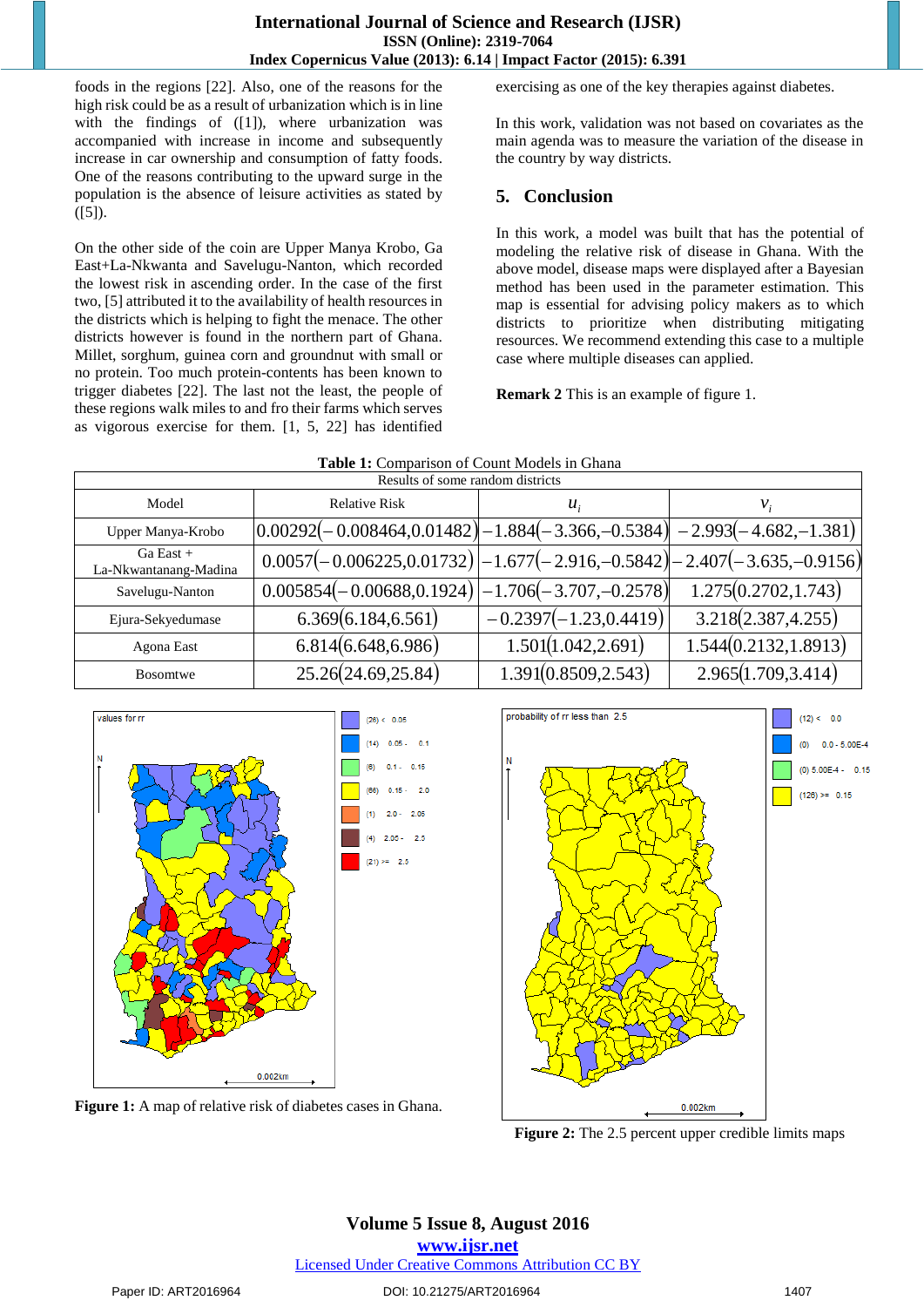

**Figure 3:** Random selection of trace plot of the Relative Risk

# **References**

- [1] Al-Lawati, J. , Jousilahti, P.(2004)., Prevalence and 10-year Secular Trend of Obesity in Oman, Saudi Medical Journal, 25, 346-351.
- [2] Besag J and York J and Mollie A, Bayesian image restoration with two applications in spatial statistics (with discussion, Ann Inst Stat Math, 43(1),(1991).
- [3] Briggs H(2001) Spatial analysis, concept and challenges. Center for Disease Control (2008)., Preventing Diseases:Investing wisely in health, ht
- [4] Clement, EP, "Small Area Estimation with Application to Disease Mapping", International Journal of Probability and Statistics (2014), 15–22.
- [5] Cringoli, G and Rinaldi, L and Veneziano, V and Capelli, G and Malone, JB, "A cross-sectional coprological survey of liver flukes in cattle and sheep from an area of the southern Italian Apennines", Veterinary parasitology (2002), 137–143.
- [6] Darkwa Sarah,Prevalence of diabetes mellitus and resources available for its management in the Cape Coast Metropolis,Journal of Health and Environmental Sciences, 1(1), 1-7, (2011).
- [7] Draper David, Bayesian Hierarchical Modeling, (2002)
- [8] Durr, PA and Tait, N and Lawson, AB, "Bayesian hierarchical modelling to enhance the epidemiological value of abattoir surveys for bovine fasciolosis", Preventive veterinary medicine (2005), 157–172.
- [9] Elliot Paul and Wakefield, Jon C and Best, Nicola G and Briggs, DJ and others, "Spatial epidemiology: methods and applications.", Oxford University Press (2000).
- [10]Ernest Attuquaye Quaye and Edward O. Amporful and Patricia Akweongo and Moses K. Aikins, PhD,Analysis of the Financial Cost of Diabetes Mellitus in Four Cocoa Clinics of Ghana,7(1),49-53,(2015).
- [11]Gelfand Allan E and Smith Adrian F M, Sampling-based Approaches to Calculating Marginal Densities,Journal of the American Statistical

Association, 85, 398-409, (1990)

- [12]Gelfand and Smith, Sampling-Based Approaches to Calculating Marginal Densities, Springer Series in Statistics, 85(410), 519-550 ,(1990)
- [13]Gelman A. and J.B. Carlin and H.S. Stern and D.B. Rubinn, Bayesian data analysis, Chapman and Hall/CRC,(2003).
- [14]Huang Yan and Zhang Liqin and Zhang Pusheng, A Framework for Mining Sequential Patterns from Spatio-Temporal Event Data Sets, (2002)
- [15]Ina Danquah and George Bedu-Addo and Karl-Johann Terpe and Frank Micah and Yaw A Amoako and Yaw A Awuku and Ekkehart Dietz and Markus van der Giet and Joachim Spranger and Frank P Mockenhaupt,Diabetes mellitus type 2 in urban Ghana: characteristics and associated factors,BioMed Central,210(3),1471-2458(2012).
- [16] International Diabetes Foundation of Africa, Diabetes scorecard in Ghana, IDF Press (2014)
- [17] Karsten, Ahnert and Mulansky and Mario, Boost. Numeric. Odeint,(2009)
- [18] Ken Rice, "A very brief Introduction to Bayesian Statistics", Preventive veterinary medicine (2014).
- [19]Lawson, A. B., "Statistical methods in spatial epidemiology", John Wiley and Sons (2013).
- [20]Mohammadreza Rajabi and Ali Mansourian and Petter Pilesjo, "Disease susceptibility mapping using spatial modeling techniques" (2015).
- [21]Ngesa Oscar,A Flexible Random Effects Distribution in Disease Mapping Models, South African Statistical Journal,48(1),83-93(2014)
- [22]Nkurunziza, Hermenegilde and Gebhardt Albrecht and Pilz Jurgen,Bayeshian modelling of the effect of climate on malaria in Burundi,Malaria Journal,9(114), 1475-2875,(2010)
- [23]Ofori-Boadu Agnes R.N., The dawn of cooking, BioMed Central, (2003)
- [24] Pace R Kelley, Conditional Autoregressions with Doubly Stochastic Weight Matrices,National Science

# **Volume 5 Issue 8, August 2016**

## **www.ijsr.net**

# [Licensed Under Creative Commons Attribution CC BY](http://creativecommons.org/licenses/by/4.0/)